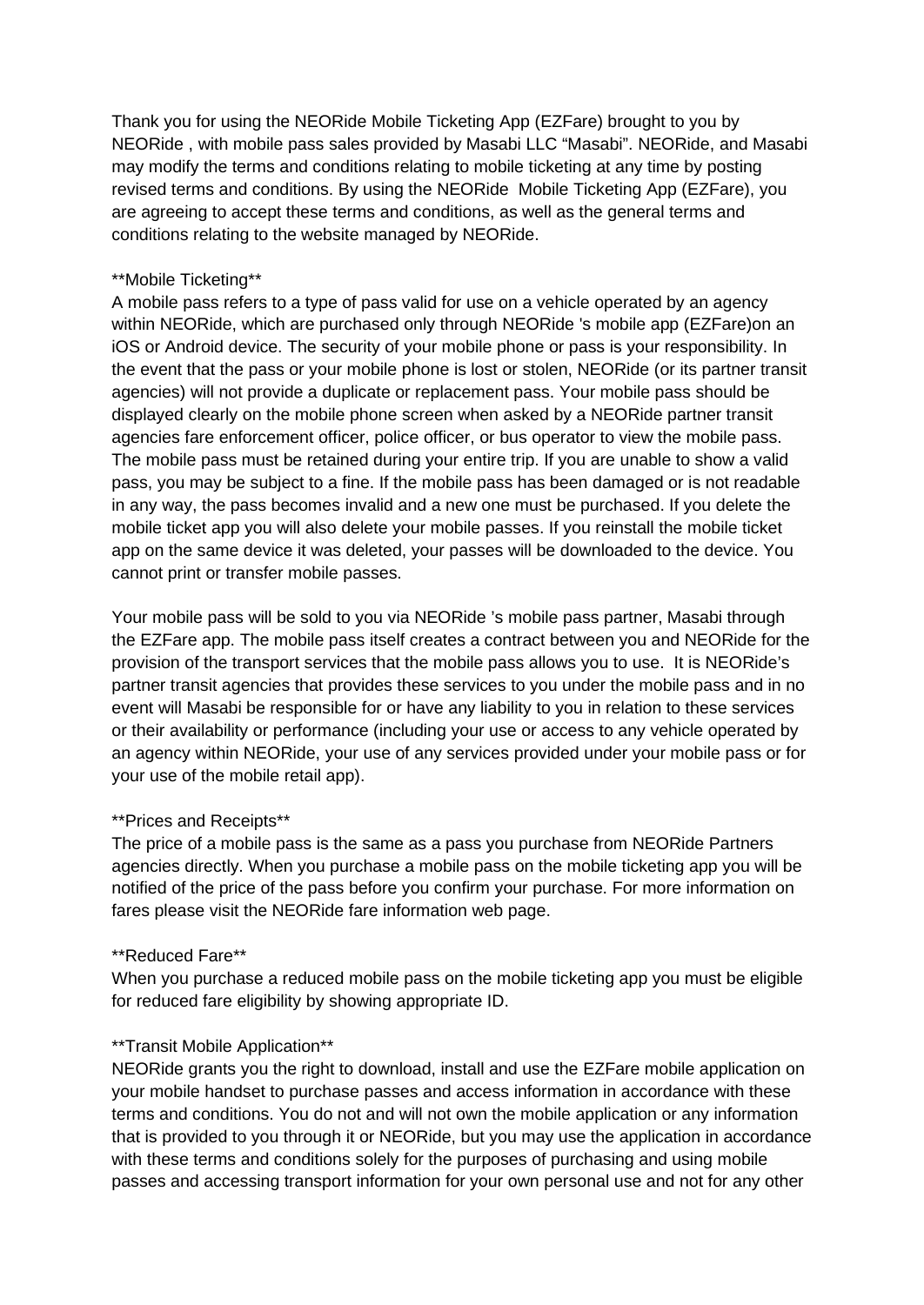purpose. The mobile application is provided to you free of charge. NEORide or its partner agencies can suspend access to purchasing passes through the mobile application and can do so for any reason.

### \*\*Data charges\*\*

The mobile ticketing app is free but data charges may be incurred to you by your cell phone network provider. You are responsible for any such costs. NEORide will not take responsibility for any connectivity issues you may experience.

# \*\*Availability & Updates\*\*

The mobile pass can be used on transit routes of the specific NEORide transit agency that you purchased a ticket for. The travel is based on fare applicability on the respective agency buses at the time of purchasing a pass. The mobile pass is valid when the ticket is activated on the mobile app after purchase. You may not start your trip on a vehicle until you have a valid pass. Once purchased, the mobile pass will specify the fare type, the validity of the pass and its expiration date. NEORide reserves the right to issue updates to the mobile application, in which case you may not be able to continue use of the version of the mobile application installed on your mobile handset without downloading the latest update. NEORide recommends that you download and install all updates issued. NEORide is not liable for errors which become apparent in old versions of the mobile application.

# \*\*Changes, Refunds and Pass Expiration\*\*

Agencies within NEORide operate with a no refund policy. Mobile passes cannot be changed, cancelled, or refunded. The decision to change, cancel or refund a mobile pass is made at NEORide or its partner agencies at their sole and absolute discretion.

Neither NEORide, its partner agencies or Masabi shall be obliged to change, cancel, replace or refund a ticket where NEORide has reason to believe that the circumstances prompting the change, cancellation, replacement or refund is the result of fraud.

# \*\*Materials, Ownership and Restrictions on Use\*\*

The mobile ticket app "EZFare" is operated by NEORide and is either owned by NEORide or its third party licensors (including without limitation Masabi) and any data, text, graphics, images, audio and video clips, logos, icons, software and links and any intellectual property and other rights relating thereto, are and will remain the property of NEORide or Masabi or their respective licensors. You may not copy (other than copies made incidentally on your mobile in the course of your use of the mobile ticket app), reproduce, republish, upload, post, transmit or distribute the mobile ticket app or any of its content without the prior written permission of NEORide and its licensors. Nor may you: (i) reverse engineer, decompile or seek to obtain the source code to the mobile ticket app except where and to the extent expressly required to be permitted by applicable law; or (ii) make or seek to make derivative works based on the mobile ticket app. Use or downloading of the mobile ticketing app is conditioned on acceptance of the terms and conditions of this agreement. By using or downloading the mobile ticketing app, you agree to such terms and conditions. To be clear, the mobile ticketing app "EZFare" is supplied to you by NEORide and neither Masabi nor any of NEORide's other third party licensors shall have any liability to you arising out of or in connection with the mobile ticketing app.